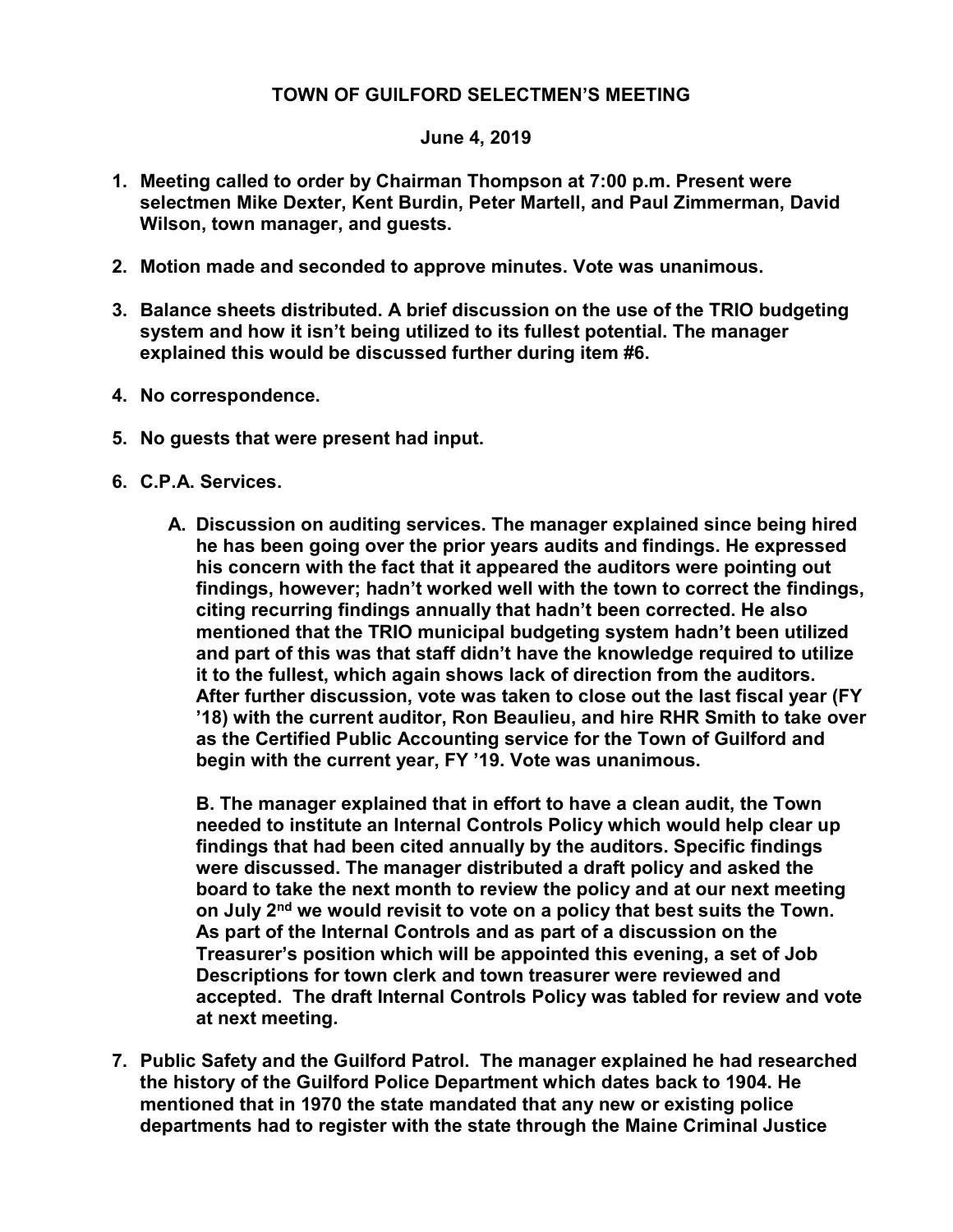Academy, which Guilford had not done. The manager explained the procedures for a police department which included adopting a set of Standard Operation Procedures. After discussion vote was taken to create the Guilford Patrol. Vote was unanimous. Second vote to adopt a set of Standard Operating Procedures. Vote was unanimous. The decision was made to keep the patrol as is at a maximum of 24 hours per week and raise the hourly wage to \$16.00 per hour and revisit at budget time.

- 8. Personnel Policy. The manager pointed out that in Article XI under Health Insurance the town/employee percentage split were written as eighty percent (75%) and twenty percent (25%). Vote was taken to correct this to seventy-five percent (75%) and twenty-five percent. (25%). Vote was unanimous.
- 9. Library news. The manager passed on information from Heidi Dow on the library to include restoration projects scheduled for this year and a schedule of events.
- 10. Appointments
	- A. Johanna Turner was appointed as Town Treasurer
	- B. Michelle Nichols was appointed Deputy Treasurer

It was noted that the official titles of each are Town Clerk/Deputy Treasurer/Deputy Tax Collector (Michelle) and Treasurer/Deputy Town Clerk (Johanna).

- C. Allen Drew was re-appointed Town Constable (with new clause on his appointment that he is allowed to carry a duty weapon while acting in his performance with the Guilford Patrol, per state law).
- D. David Wilson was re-appointed Town Constable (with new clause on his appointment that he is allowed to carry a duty weapon while acting in any performance with the Guilford Patrol, per state law).

It should be noted that vote on each appointment above was unanimous.

- 11. Assessor's Report. LeeAnn Salley will be prepared to provide the board with a new list of assessments at their July 2nd meeting and a tentative date for Commitment will be Monday, July 8th.
- 12. Manager Report.
	- A. The manager stated that he wished to revive the General Assistance Workfare Program and have a 'Workfare First' policy requirement for applicants. Vote to create/reinstate the Workfare Program was unanimous.
	- B. Staff Meetings. The manager asked permission to hold monthly staff meetings and close the municipal office from noon to 1:00 p.m. during this time. Permission was granted by the Board.
	- C. Summer Road Schedule. The manager passed out Jeff Libby's schedule of regular summer maintenance for the town roads. The manager suggested that in effort for continuity the town many want to look at a Comprehensive